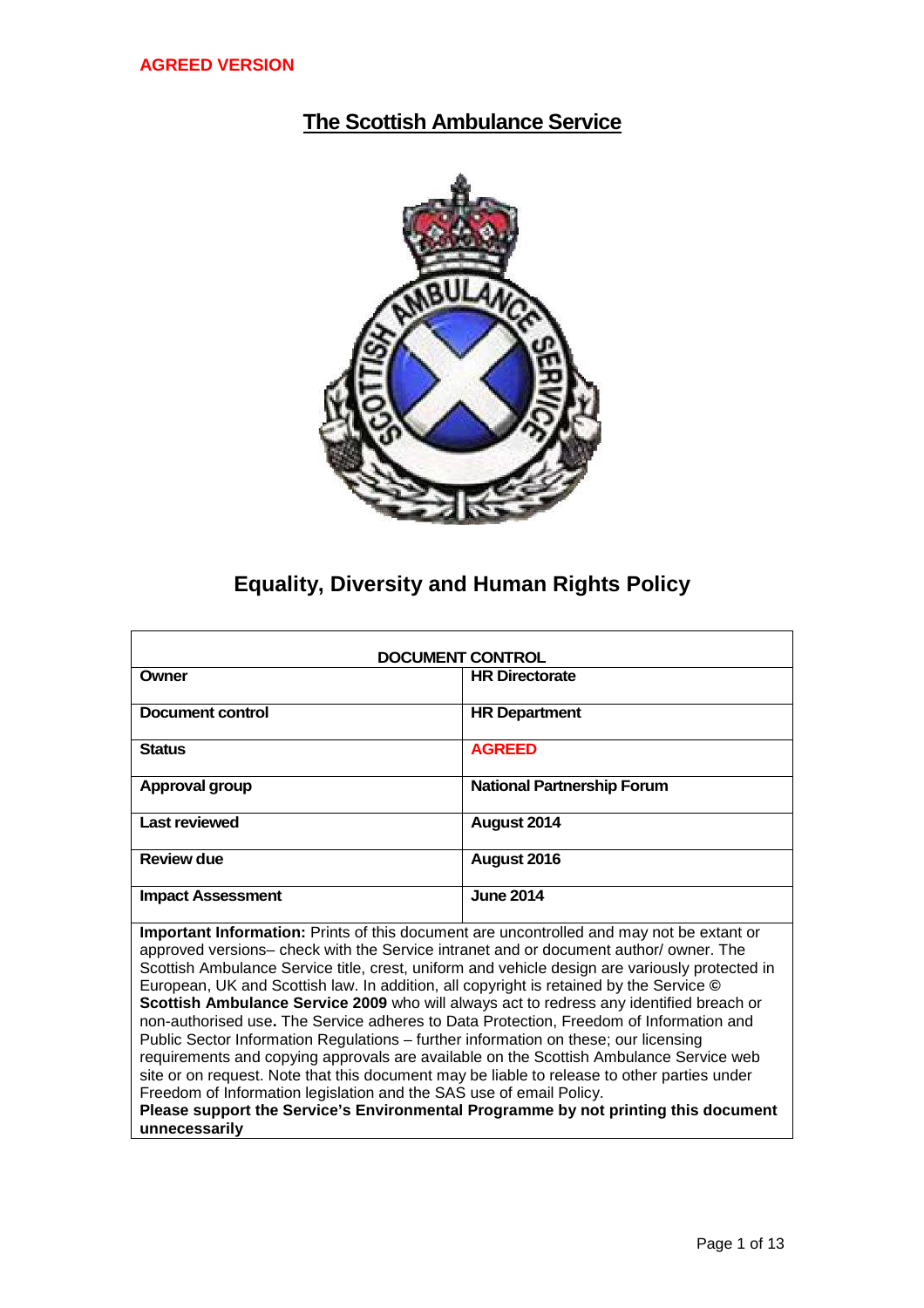# **Contents**

|                |                                                                                        | Page           |
|----------------|----------------------------------------------------------------------------------------|----------------|
| $\mathbf{1}$   | <b>Policy Statement</b>                                                                | 3              |
| $\overline{2}$ | Scope                                                                                  | 3              |
| 3              | <b>Definitions</b>                                                                     | 3              |
| $\overline{4}$ | Aims of the Policy                                                                     | $\overline{4}$ |
| 5              | <b>Principles and Values</b>                                                           | $\overline{4}$ |
| 6              | Equality, Diversity and Human Rights obligations during the<br>employment relationship | 5              |
| $\overline{7}$ | <b>Remedies</b>                                                                        | 8              |
| 8              | Grievances                                                                             | 9              |
| 9              | Harassment                                                                             | 9              |
| 10             | Dealing with grievances / harassment                                                   | 9              |
| 11             | Assessing impact                                                                       | 9              |
| 12             | Raising awareness                                                                      | 10             |
| 13             | Equality, Diversity and Human Rights monitoring                                        | 10             |
| 14             | Action planning                                                                        | 12             |
| 15             | Review of policy                                                                       | 12             |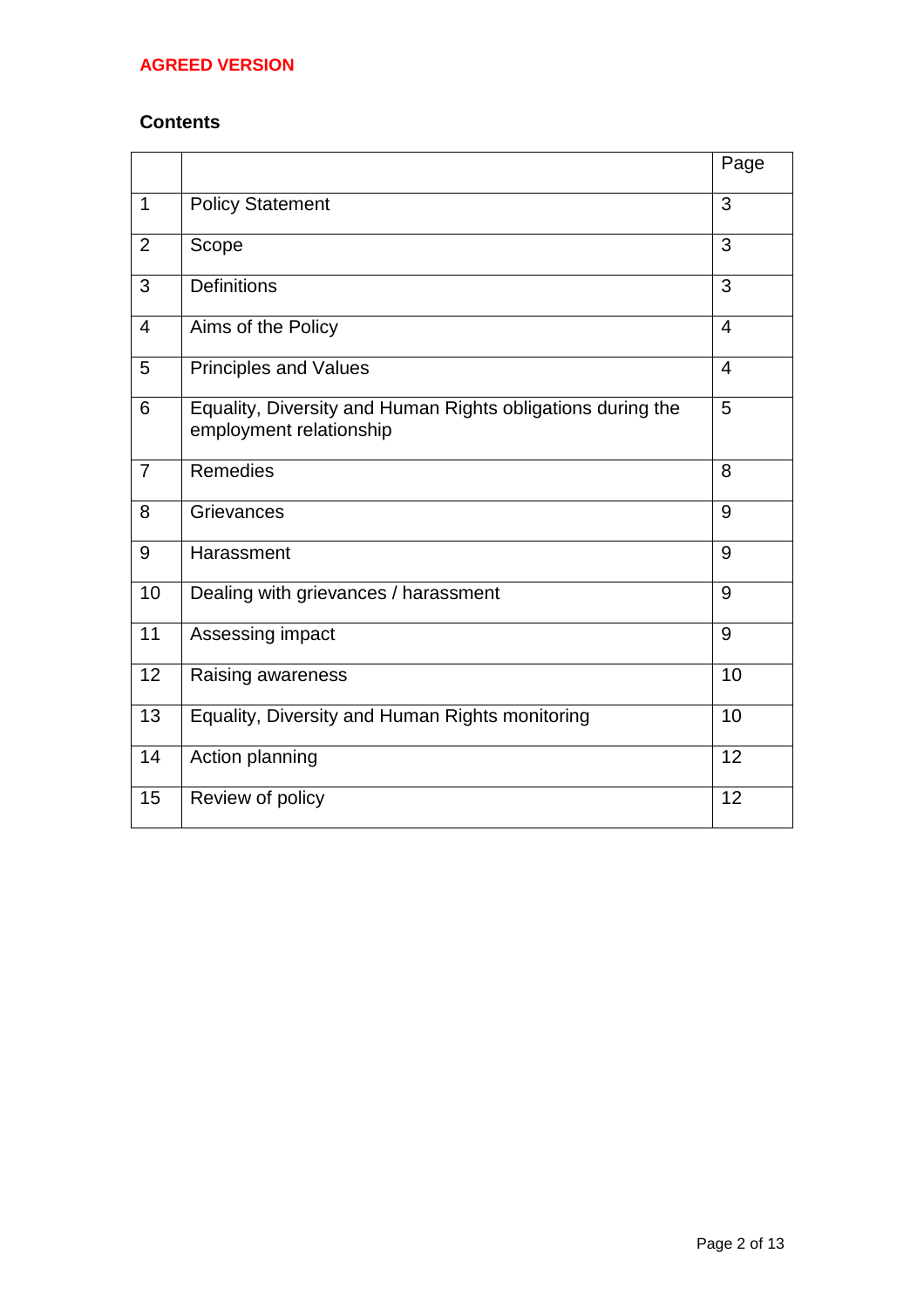## **1.0 Policy Statement**

- 1.1 This policy sets out Scottish Ambulance Service's commitment to the principles, as defined below, of equality, diversity and human rights in employment and sets out the approach to be followed in order to ensure that such principles are consistently met.
- 1.2 While successful implementation of this policy will ensure compliance with current legislation and national policy, the Scottish Ambulance Service also recognises both the moral and business case for maintaining good employment practice in relation to equality, diversity and human rights.
- 1.3 The Scottish Ambulance Service recognises that it also has a unique opportunity to influence the practice of those other organisations with which it engages and to champion equality, diversity and human rights within society more generally.
- 1.4 As such, equality, diversity and human rights must be at the heart of the Scottish Ambulance Service and everything it does.
- 1.5 This policy has been developed in partnership with local trade union/professional organisation representatives. It reflects the best practice, and meets the minimum standards, set out within the Embracing Equality, Diversity and Human Rights in NHSScotland Partnership Information Network (PIN) Policy.

## **2.0 Scope**

2.1 This policy applies to all those who work within or apply to work within Scottish Ambulance Service, regardless of employment status. It therefore includes permanent and fixed-term employees, members of staff on zero-hours contracts, those working within Scottish Ambulance Service on behalf of other agencies, those on secondment to Scottish Ambulance Service, volunteers, and those on work experience or training placements.

## **3.0 Definitions**

- 3.1 Equality is described by the Equality and Human Rights Commission as 'ensuring that every individual has an equal opportunity to make the most of their lives and talents, and believing that no one should have poorer life choices because of where, what or whom they were born, or because of other characteristics'.
- 3.2 Managing diversity is defined as 'valuing everyone as an individual', recognising that a 'one-size-fits all' approach to managing people does not achieve fairness and equality of opportunity, given that people have different needs, values and beliefs.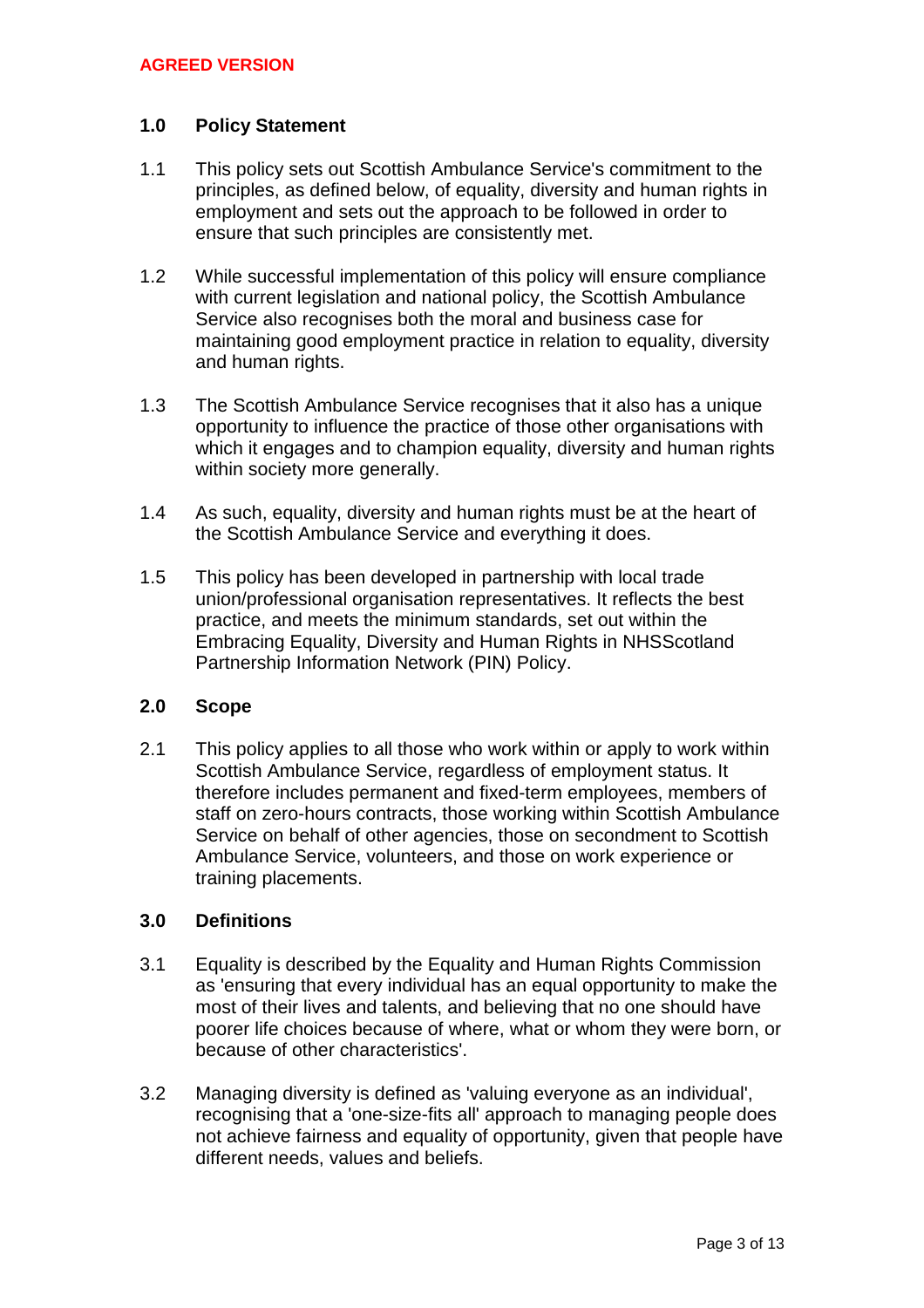3.3 Human rights are defined as 'the basic rights and freedoms to which all humans are entitled'. They ensure that people are treated fairly and with dignity and respect.

## **4.0 Aims of Policy**

- 4.1 This policy sets out the aims of the Scottish Ambulance Service to:
	- Eliminate unlawful discrimination, harassment and victimisation and other conduct prohibited by the Equality Act 2010 and less favourable treatment of other categories of worker as set out within other relevant legislation;
	- Advance equality of opportunity between people who share a protected characteristic (i.e. age, disability, gender reassignment, marriage and civil partnership, pregnancy and maternity, race, religion or belief, sex or sexual orientation) and those who do not;
	- Foster good relations between people who share a protected characteristic and those who do not; and
	- Ensure that the organisation has due regard for the European Convention of Human Rights (ECHR) in the discharge of its function.

### **5.0 Principles and Values**

- 5.1 The following principles and values are key to the achievement of these aims:
	- Equality, diversity and human rights must be at the heart of Scottish Ambulance Service and everything it does;
	- Disadvantages suffered by people due to their protected characteristics will be removed or minimised in order to create an environment in which individual differences and the contributions of all staff are recognised and valued;
	- Steps will be taken to meet the needs of people from protected groups where these are different from the needs of other people;
	- Steps will be taken to reduce underrepresentation of people with particular protected characteristics and increase the diversity of our workforce, both at an organisational level and within different job roles;
	- A zero tolerance approach will be taken to intimidation, bullying or harassment, recognising that all staff are entitled to a working environment that promotes dignity and respect for all;
	- The Scottish Ambulance Service will act as an agent for change within local communities by positioning equality, diversity and human rights at the heart of local delivery plans;
	- While this will be achieved in part by being championed at a senior level, it can only be fully achieved through all those working within Scottish Ambulance Service recognising and adhering to their own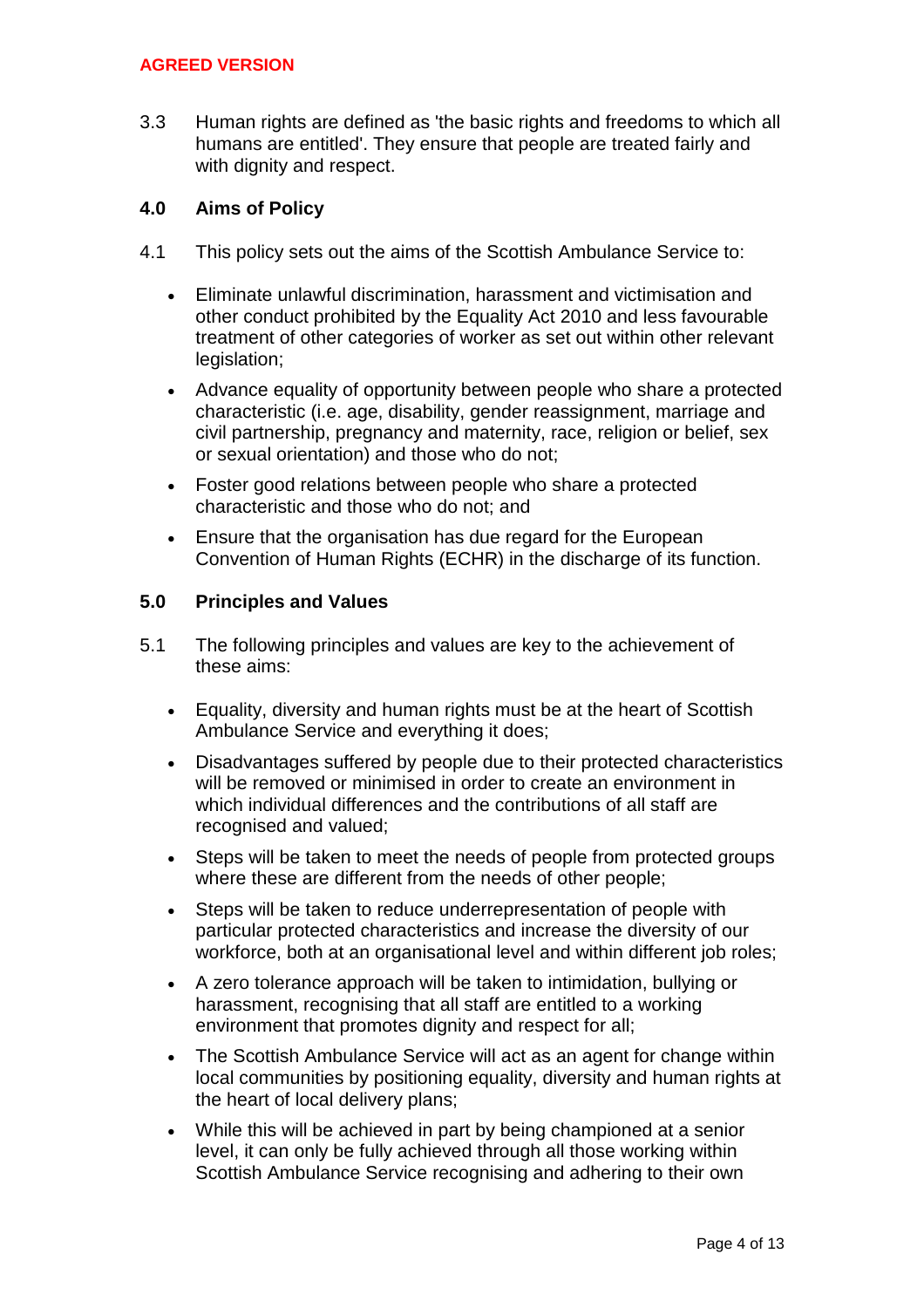personal responsibilities in this regard, and Scottish Ambulance Service will therefore take steps to ensure that everyone in the organisation understands their rights and responsibilities under the policy;

- Scottish Ambulance Service will ensure that arrangements are in place to support staff who have equality, diversity and human rights issues;
- Equality and diversity monitoring will be undertaken on a regular basis, with resulting improvement actions being identified and achieved; and
- This policy will be subject to ongoing monitoring to ensure that it is being fairly and consistently applied and that the stated principles and values are being met. The policy will be subject to regular review, in partnership, to ensure that it remains fit for purpose.

## **6.0 Equality, Diversity and Human Rights Obligations During the Employment Relationship**

# **6.1 Recruitment and Selection**

It is the policy of Scottish Ambulance Service to ensure that:

- All the provisions set out within the Safer Pre and Post Employment Checks PIN policy are complied with;
- All those involved at any stage in the recruitment and selection process have or have planned appropriate training in both recruitment and selection, and equality, diversity and human rights;
- Where protected characteristics are suggested in the application form or subsequent selection process, this is not used to determine the success or otherwise of the applicant;
- Job descriptions and person specifications are not discriminatory, accurately describing the job and containing only those necessary or desirable criteria which are objectively justifiable, and which are capable of being tested objectively;
- Where appropriate, vacancies are advertised widely in order to select staff from as wide and diverse a pool of potential applicants as possible, with advertisements accessible to all those eligible to apply;
- Advertisements are not discriminatory, confirming that all applications will be considered solely on merit and that reasonable adjustments will be made for disabled people. Where a genuine occupational requirement exists which restricts applications to those with a particular protected characteristic, a statement will be included to this effect. Where there is a lack of representation from those with particular protected characteristics within the job role or the wider organisation, a statement will be included encouraging applications from such individuals;
- Any recruitment agencies operating on behalf of Scottish Ambulance Service are expected to have due regard for the promotion of equal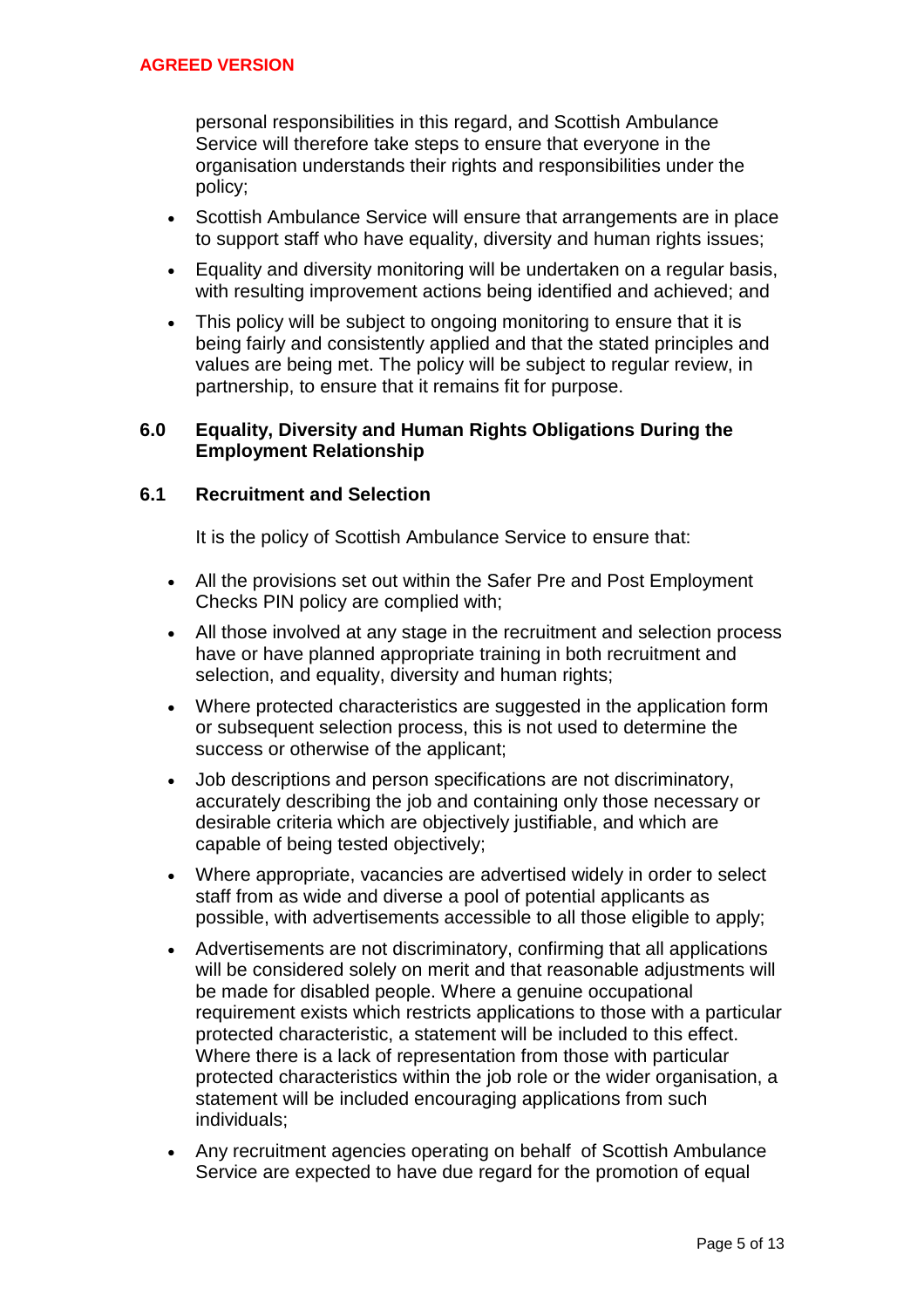opportunities in the undertaking of their role and to demonstrate that they have equivalent policies in place;

- Reasonable adjustments are made for disabled applicants, during both the application and selection process stages. Disabled applicants who meet the minimum criteria for the job and who indicate, on their application form, that they wish to participate in the guaranteed interview scheme, will in all cases be short-listed for inclusion within the selection process;
- Short-listing of applicants is based only on information provided in the application form;
- Selection methods are well designed, properly administered and recognised as a reliable method of predicting an applicant's performance in a particular job;
- Interviews are conducted strictly on the basis of the application form, the job description, the person specification, and the results of any selection tests, avoiding inappropriate or irrelevant questions;
- Employment decisions are based solely on objective application of agreed scoring methods. Where there is more than one appoint able candidate at this stage, and one possesses a protected characteristic under-represented in the job role or wider workforce, recruiting managers are encouraged to use this as a tie-breaker, making a decision as a proportionate means of achieving the aim of addressing disadvantage or under-representation in the workforce;
- Except in the case of individuals who are barred from undertaking regulated work, criminal convictions do not automatically prevent employment being offered;
- References are only obtained, and, with the subject's prior consent, circulated to members of the selection panel, after a selection decision has been reached, and that where a reference is subjective and negative, the successful applicant is given an opportunity to comment on it;
- The terms on which successful candidates are offered employment are free from taint of discrimination;
- Having secured a preferred candidate, all unsuccessful short-listed candidates will be offered feedback; and
- Comprehensive records are kept, in line with the Data Protection Act 1998, which will allow Scottish Ambulance Service to justify each decision and the process by which it was reached, to respond to any complaints of discrimination and to enable regular monitoring to identify any significant disparities between groups of people sharing different protected characteristics. If disparities are found, Scottish ambulance Service will investigate the possible causes in each case and take steps to remove any barriers.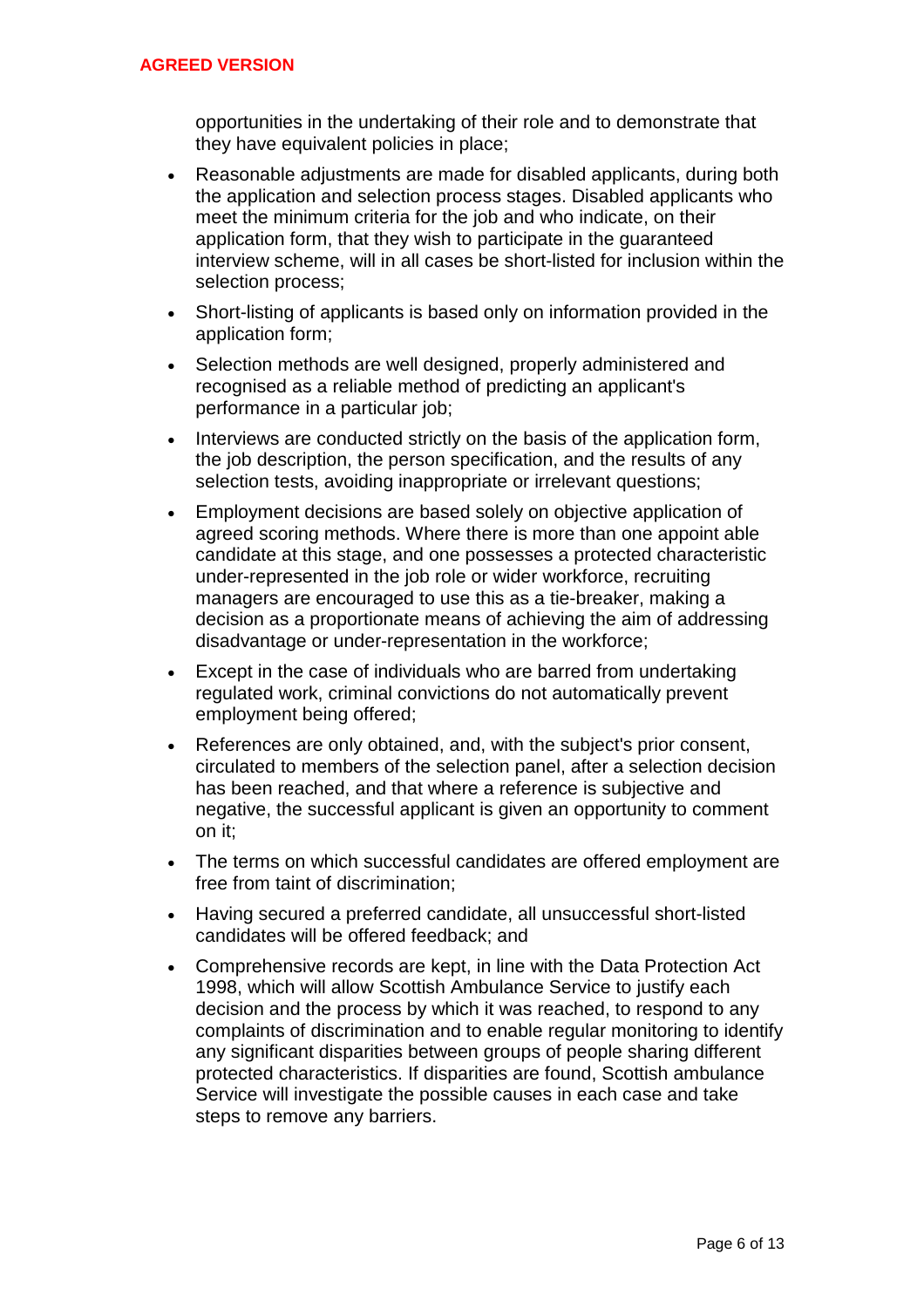# **6.2 During Employment**

It is the policy of Scottish Ambulance Service to ensure that:

- For all staff, at all stages and in all aspects, their employment relationship with the organisation is free from discrimination, victimisation and harassment. This will be achieved through delivering the appropriate training for all staff in equality, diversity and human rights, both during induction and thereafter during the course of their employment;
- The local policy, developed in line with the Preventing and Dealing with Bullying and Harassment in NHSScotland PIN policy is implemented consistently, with the commitment that inappropriate behaviour within or outwith (where still considered to be within the course of employment) the workplace, including that related to a protected characteristic, will not be tolerated;
- Consideration is always given to making reasonable adjustments for disabled members of staff so as to avoid their being placed at a substantial disadvantage compared to other staff. Such staff are assured that any information disclosed about a disability will be held confidentially, only disclosed to others with the individual's consent;
- Due regard is paid to the need to address pay inequality between women and men, making every effort to identify where equal pay is an issue and, where appropriate, taking steps to address such issues;
- All staff will have the right to make a request for flexible working and that any refusal of such a request will be objectively justified (in compliance with the Supporting the Work-Life Balance PIN policy) and in accordance with the statutory provisions;
- Local policies in relation to sickness and absence from work are nondiscriminatory in design (and compliant with relevant national PIN policy), and applied fairly and consistently;
- Scottish Ambulance Service will consult with relevant staff to understand the requirements of their religion or belief, such as religious observances, and make appropriate provision to support them in doing so, where reasonably practicable;
- If a member of staff is undergoing gender reassignment, Scottish Ambulance Service will consult with them sensitively about their needs in the workplace and whether there are any reasonable and practical steps that can be taken to help them as they undergo their gender reassignment process;
- Scottish Ambulance Service will comply with the Supporting the Work-Life Balance PIN policy in providing appropriate support to mothers who wish to breastfeed their children;
- Scottish Ambulance Service will comply with the National Uniform Policy and Dress Code (as contained within CEL 42 (2010)),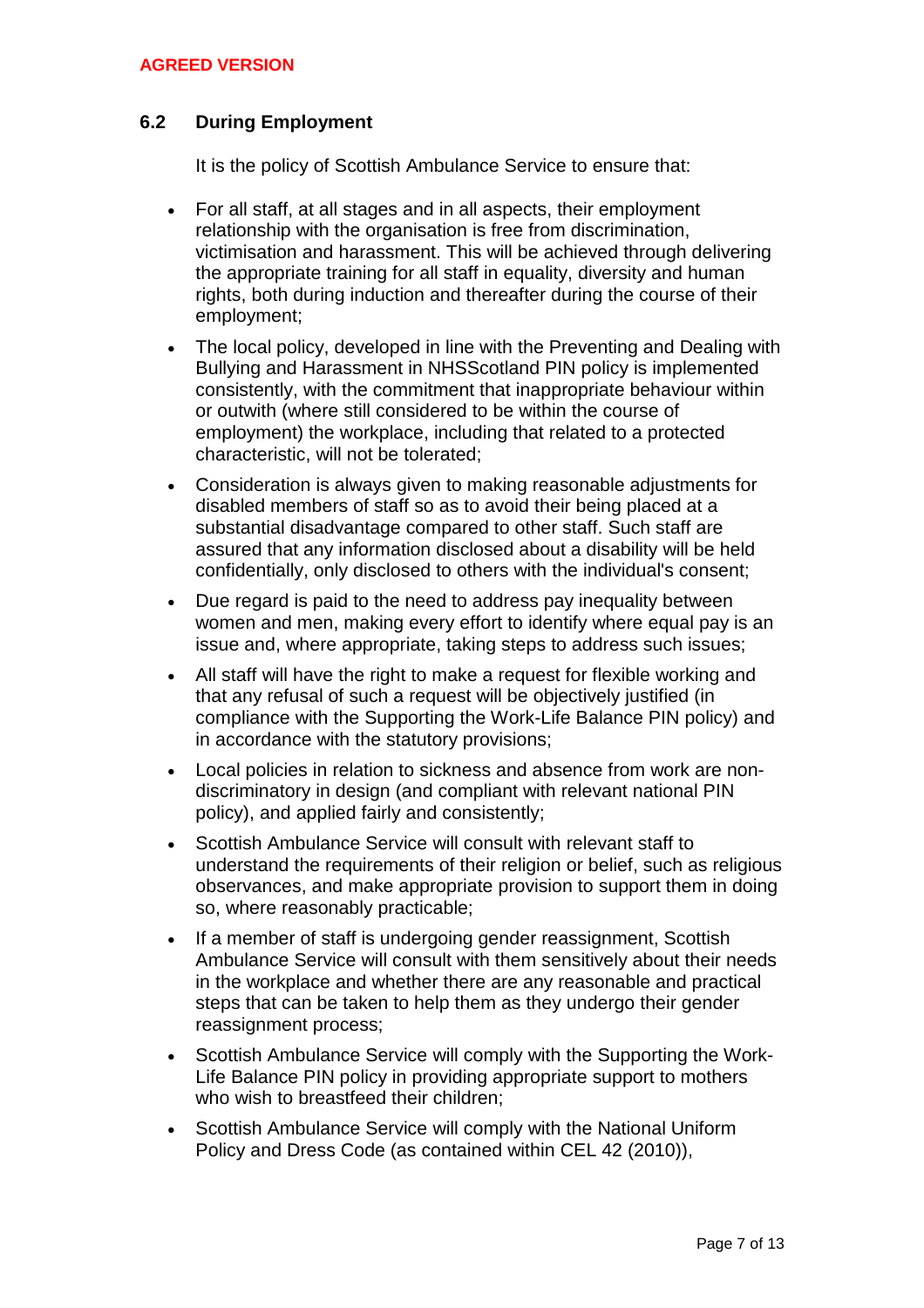particularly in relation to specialist items which may be required to meet religious or medical needs;

- Training and development opportunities are made known to all relevant members of staff, with selection for training (including any criteria used for selection) being free from discrimination. Furthermore, Scottish Ambulance Service will take positive action in the provision of such opportunities to remedy disadvantage, meet different needs or increase the participation of people who share a protected characteristic;
- Scottish Ambulance Service will ensure that personal development planning and review/appraisal processes are free from discrimination, by ensuring that such processes are in line with the Personal Development Planning and Review PIN policy, with performance measured by transparent, objective and justifiable criteria using procedures that are consistently applied;
- Scottish Ambulance Service will ensure that work is assigned to staff by managers in a fair and consistent manner;
- Scottish Ambulance Service will ensure that decision-making processes in relation to displacement on organisational change grounds, subsequent redeployment decisions, and, where applicable, voluntary severance, are non-discriminatory in design and application, and meet the requirements of the Redeployment PIN policy;
- Scottish Ambulance Service will ensure that locally developed policies comply with the PIN Policies on Management of Employee Conduct, Management of Employee Capability, Promoting Attendance, Dealing with Employee Grievances and Preventing and Dealing with Bullying and Harassment, ensuring that they do not discriminate against members of staff either in the way they are designed or how they are implemented in practice. Where changes to policies and procedures are being considered, in addition to consulting with recognised trade unions/professional organisations, Scottish Ambulance Service will also consult with trade union/professional organisation equality representatives as a first step towards understanding the diverse needs of members of staff;
- Proper records are maintained, in line with the Data Protection Act 1998, of decisions taken in relation to individual members of staff, and the reasons for these decisions; and
- Regular monitoring of overall workplace figures on matters such as requests for flexible working, promotion, training and disciplinary procedures is undertaken in order to identify any significant disparities between groups of people sharing different protected characteristics. If disparities are found, Scottish Ambulance Service will investigate the possible causes in each case and take steps to remove any barriers.

## **7.0 Remedies**

7.1 Scottish Ambulance Service will not tolerate behaviours that may constitute discrimination, harassment or victimisation of its staff in the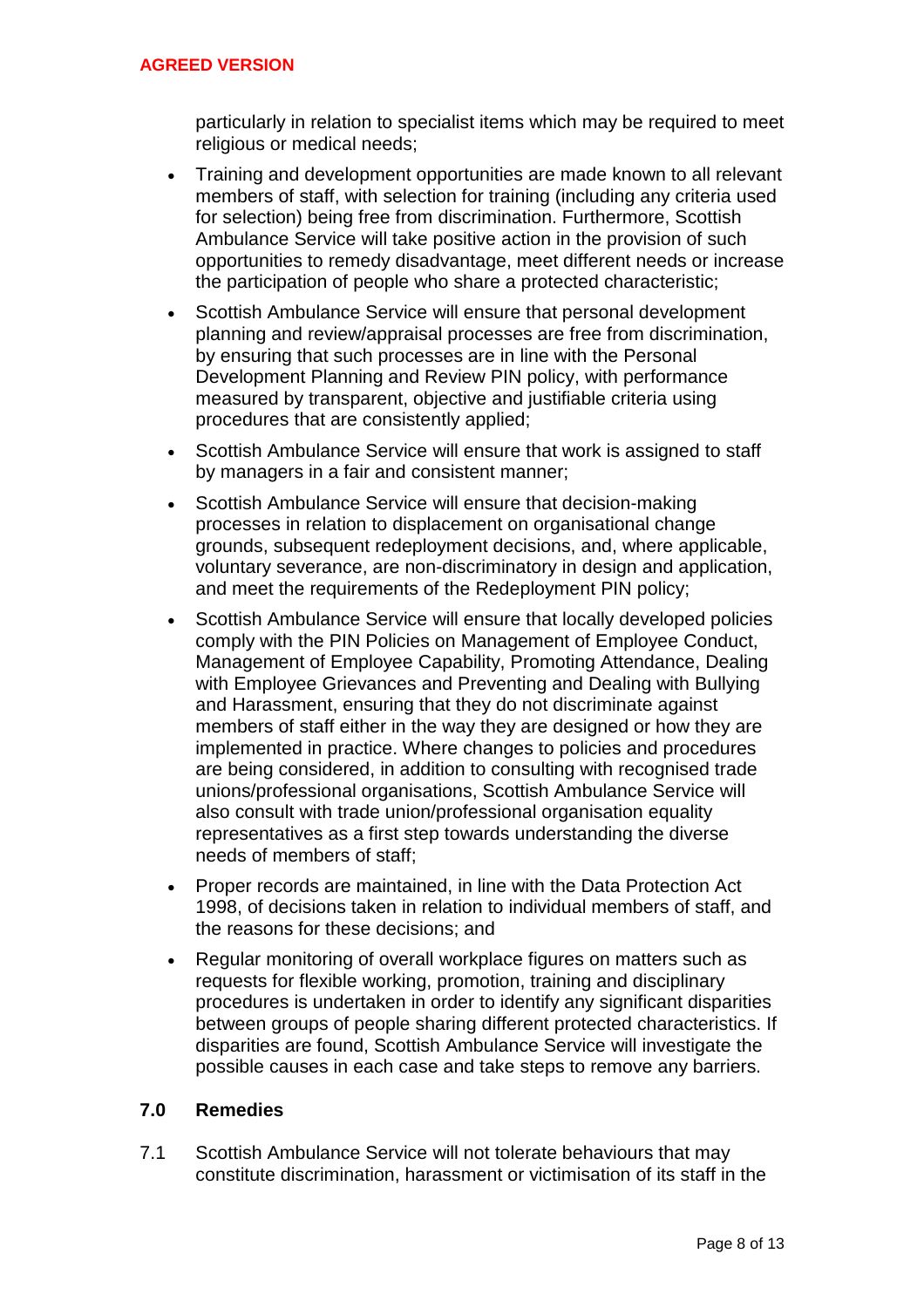course of their employment. Nor will it tolerate such behaviour by its staff whether directed against colleagues or other people with whom they come into contact during the course of their employment.

7.2 All staff must adhere to this policy, and a failure to do so may lead to disciplinary action.

## **8.0 Grievances**

8.1 Any member of staff who believes that they have been treated less favourably because of their age, disability, gender reassignment, marriage and civil partnership, pregnancy and maternity, race, religion or belief, sex, sexual orientation, part-time status, fixed-term contract status or membership (or non-membership) of a trade union/professional organisation is encouraged to raise the matter through Scottish Ambulance Service local grievance policy developed in line with the Dealing with Employee Grievances in NHSScotland PIN policy.

### **9.0 Harassment**

9.1 If the complaint is about harassment or victimisation, then the staff member should raise the matter using Scottish Ambulance Service local policy developed in line with the Preventing and Dealing with Bullying and Harassment PIN policy.

#### **10.0 Dealing with Grievances/Harassment**

- 10.1 It is the policy of Scottish Ambulance Service to ensure that:
	- Where a complaint is received, staff are not discriminated against in the way that the organisation responds to it;
	- Such matters will be taken seriously and investigated promptly and not dismissed as 'over-sensitivity' on the part of the member of staff;
	- The matter will be thoroughly investigated using the Scottish Ambulance Service's local policy developed in line with the Management of Employee Conduct PIN Policy, and where an investigation recommends that a disciplinary process is appropriate, the alleged perpetrator will be given a fair hearing; and
	- Members of staff who have raised allegations in good faith, regardless of whether or not they are upheld, and members of staff who have participated in the process, (e.g. as a witness), must not be subject to any detriment because of having done so.

#### **11.0 Assessing Impact**

 Scottish Ambulance Service will consider relevant evidence in order to understand the likely or actual effect of policies and practices on those with protected characteristics, or those protected from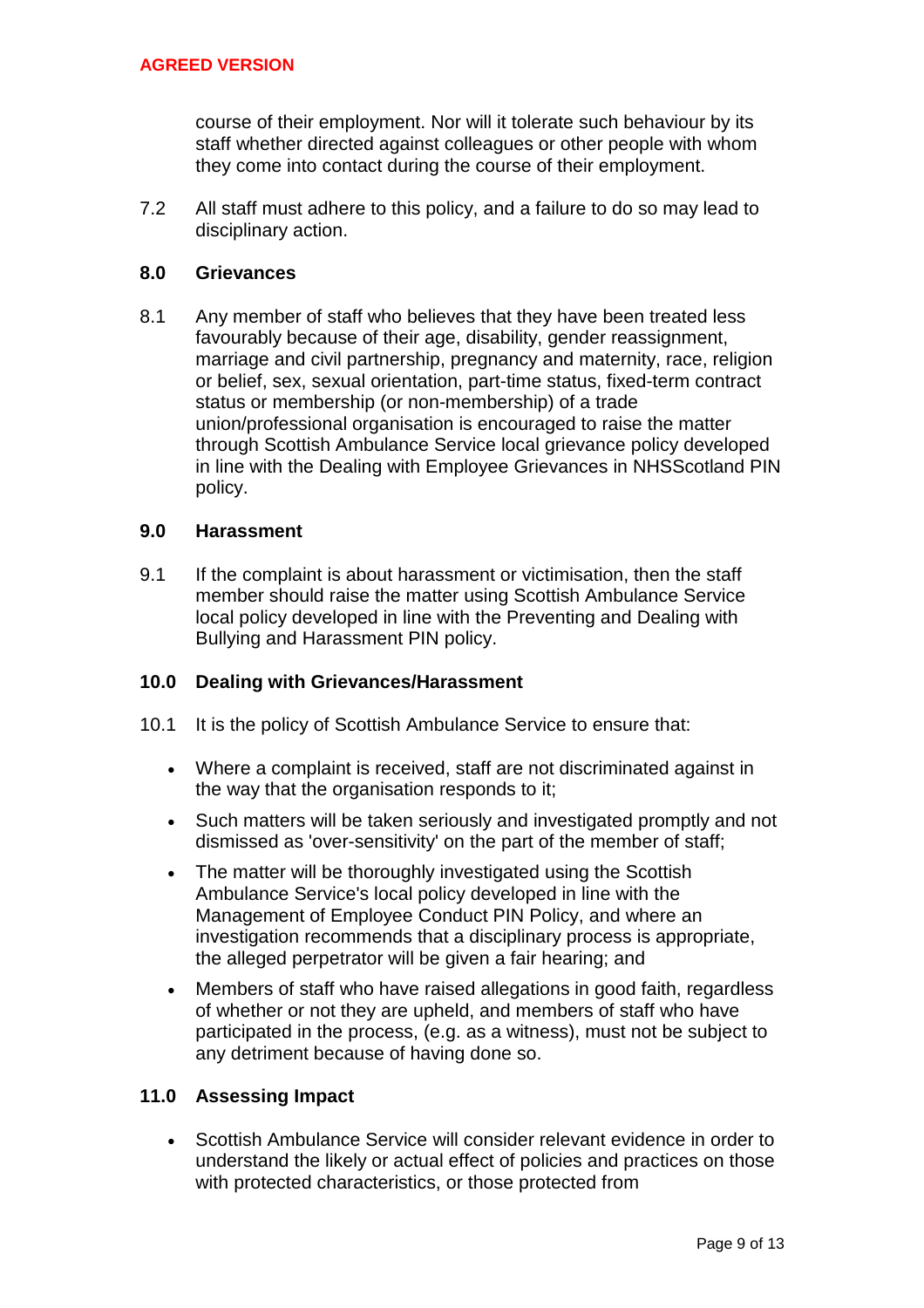discrimination/less favourable treatment under other relevant legislation, recognising that such assessing of impact is not an end in itself, but rather an important part of policy and decision-making, which will enable the Service to take effective action on equality; develop better policies and practices, based on evidence; and be more transparent and accountable;

- The extent to which policies should be subject to impact assessment will depend on questions of relevance and proportionality;
- Scottish Ambulance Service will ensure that our locally agreed process for undertaking impact assessment is consistently applied, by requiring that those participating in such a process are appropriately trained;
- In undertaking such assessment of impact, Scottish Ambulance Service will give due regard to the General Duty obligations to eliminate discrimination, advance equality of opportunity and to foster good relations; and
- In the interests of transparency and accountability, Scottish Ambulance Service will make the results of such assessments publicly available.

# **12.0 Raising Awareness**

- 12.1 To support the fair and consistent application of this policy, Scottish Ambulance Service will ensure that all staff understand what this policy means for them, with regard to both rights and responsibilities. We will:
	- Ensure that this policy is publicised widely using appropriate communication channels;
	- Ensure that presentation on our commitment to equality, diversity and human rights is included within the corporate induction programme;
	- Require all staff to undertake mandatory training on equality, diversity and human rights, under this policy, alongside training on our local policy developed in line with the Preventing and Dealing with Bullying and Harassment PIN policy;
	- Develop and deliver additional targeted training in response to any issues identified as part of the monitoring process; and
	- Ensure all those staff with a managerial responsibility participate in additional management training (as soon as possible on becoming a manager and from time to time thereafter) on their vital role and responsibilities under the policy, particularly in relation to how to prevent equality and diversity issues arising and on how to manage such situations where they do arise within the workplace.

# **13.0 Equality, Diversity & Human Rights Monitoring**

 Scottish Ambulance Service recognises that monitoring and evaluation, and subsequent action, is essential to ensure that this policy is successfully applied, is known about and works;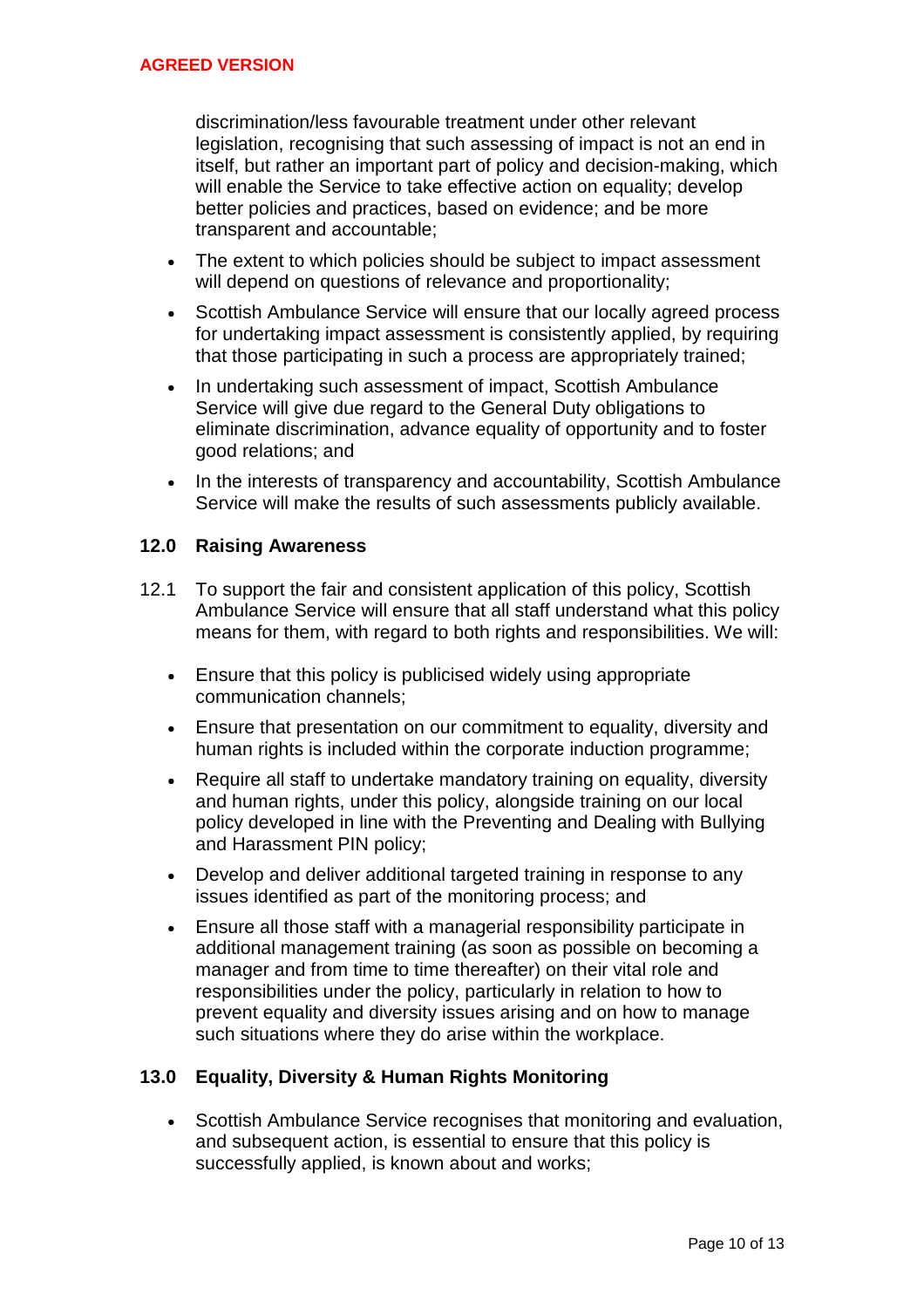Г

 Scottish Ambulance Service will commit to monitoring the following information in relation to each of the protected characteristics listed under the Equality Act 2010, the Equality Act 2010 (Specific Duties) Scotland) Regulations 2012 as well as in relation to other categories of worker protected under legislation from less favourable treatment:

| <b>Recruitment (including</b><br>redeployment and<br>successful and<br>unsuccessful applicants) | Applicants for employment (internally and<br>externally)                                                                                                          |
|-------------------------------------------------------------------------------------------------|-------------------------------------------------------------------------------------------------------------------------------------------------------------------|
|                                                                                                 | Those who are successful (or not) in the short-<br>listing process                                                                                                |
|                                                                                                 | Those who are successful (or not) at each<br>subsequent stage of the selection process                                                                            |
| <b>During employment</b><br>(including those on fixed-<br>term contracts and<br>promoted)       | Members of staff in post by job, location and<br>band/grade                                                                                                       |
|                                                                                                 | Applicants for training                                                                                                                                           |
|                                                                                                 | Members of staff who receive training                                                                                                                             |
|                                                                                                 | Time spent at a particular band/grade                                                                                                                             |
|                                                                                                 | Members of staff who benefit (or not) via<br>PDPR/appraisal procedures (e.g. gateway<br>progression with KSF or PRP with Executive &<br>Senior Management Cohort) |
|                                                                                                 | Requests for flexible working                                                                                                                                     |
|                                                                                                 | Allocation of discretionary points in the case of<br>medical/dental staff                                                                                         |
|                                                                                                 | Pay                                                                                                                                                               |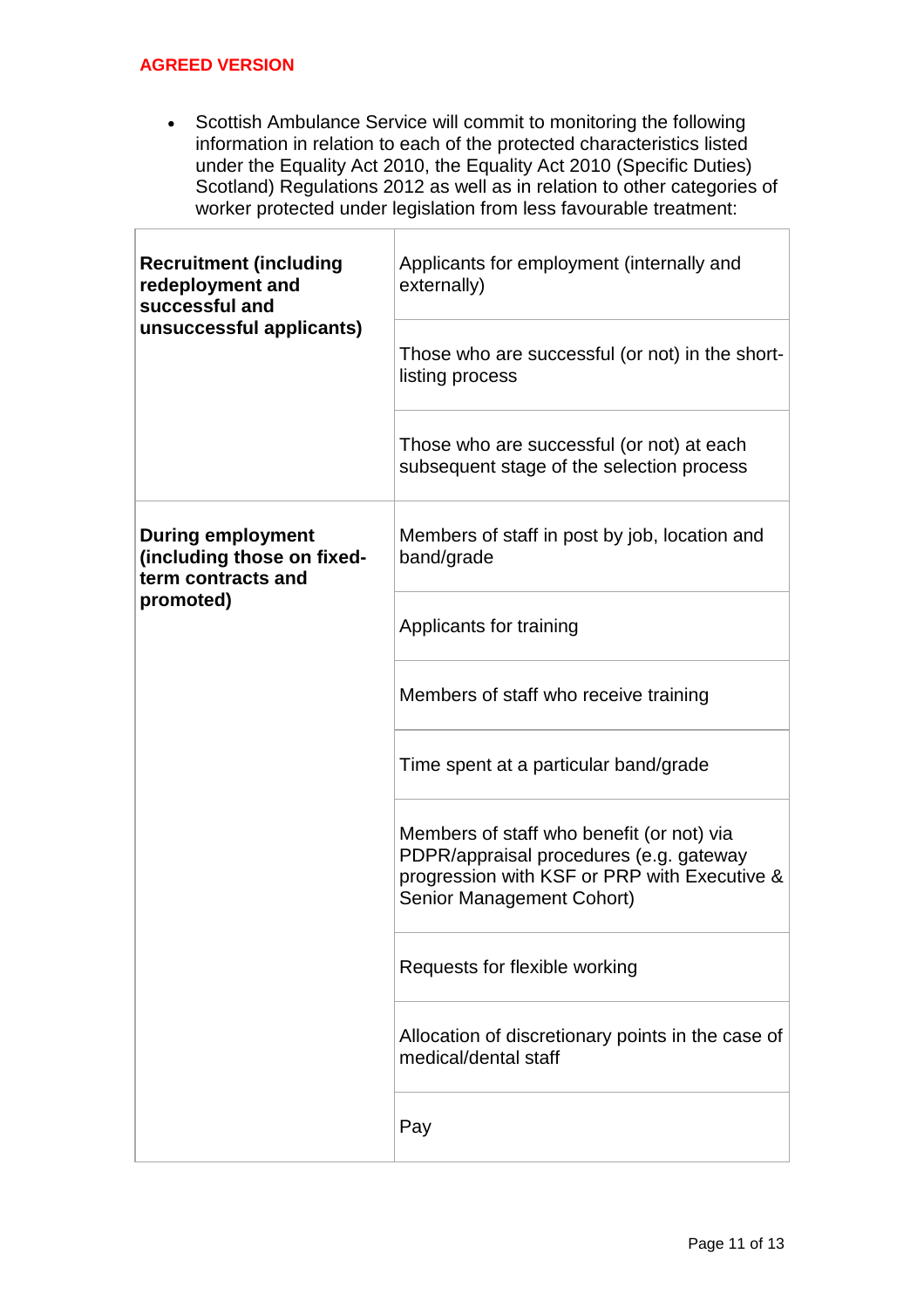|                                  | Occupational segregation                                                                                |  |
|----------------------------------|---------------------------------------------------------------------------------------------------------|--|
|                                  | Members of staff involved in grievance/dignity<br>at work procedures                                    |  |
|                                  | Members of staff subject to formal procedures<br>relating to conduct, capability or sickness<br>absence |  |
|                                  | Members of staff displaced as a result of<br>organisational change                                      |  |
| <b>Termination of employment</b> | <b>Dismissals</b>                                                                                       |  |
|                                  | Retirement                                                                                              |  |
|                                  | Resignation (including exit interview<br>information)                                                   |  |
|                                  | Termination for other reasons                                                                           |  |

- Only information which is required by law will be collected and this will be used effectively;
- Those from whom we are seeking such information will be made aware of how this information will be used, how this will be of benefit in the long term and that this data will be gathered, stored and used in line with the Data Protection Act 1998; and
- Information collected will be regularly collated and analysed, according to the timescales locally agreed in partnership.

# **14.0 Action Planning**

- 14.1 By undertaking equality, diversity and human rights monitoring, Scottish Ambulance Service can:
	- Establish whether this policy is effective in practice;
	- Analyse the effect of other policies and practices on staff with particular characteristics;